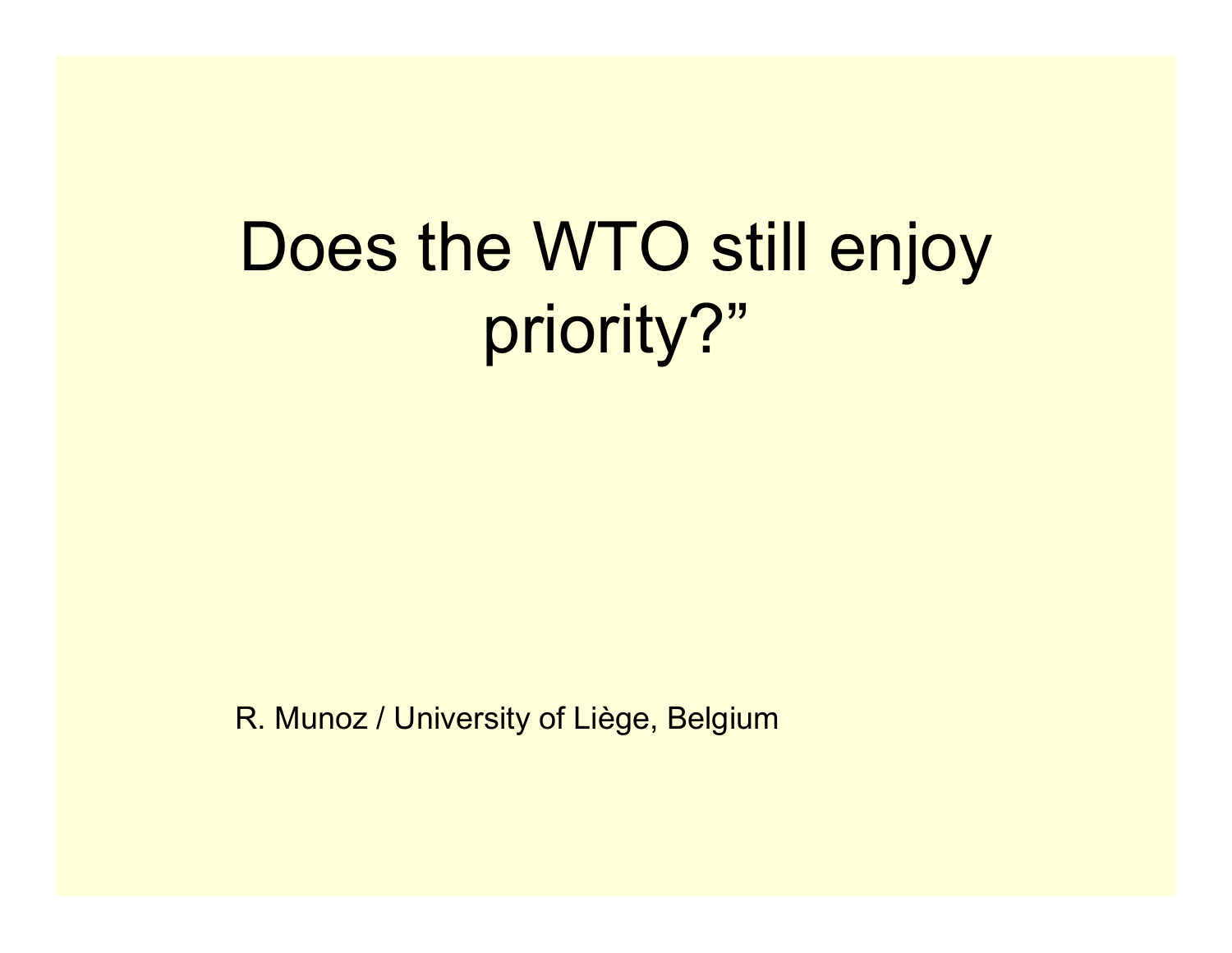## **INTRODUCTION**

•The development of the WTO

• The development of Regional and bilateral **Agreements**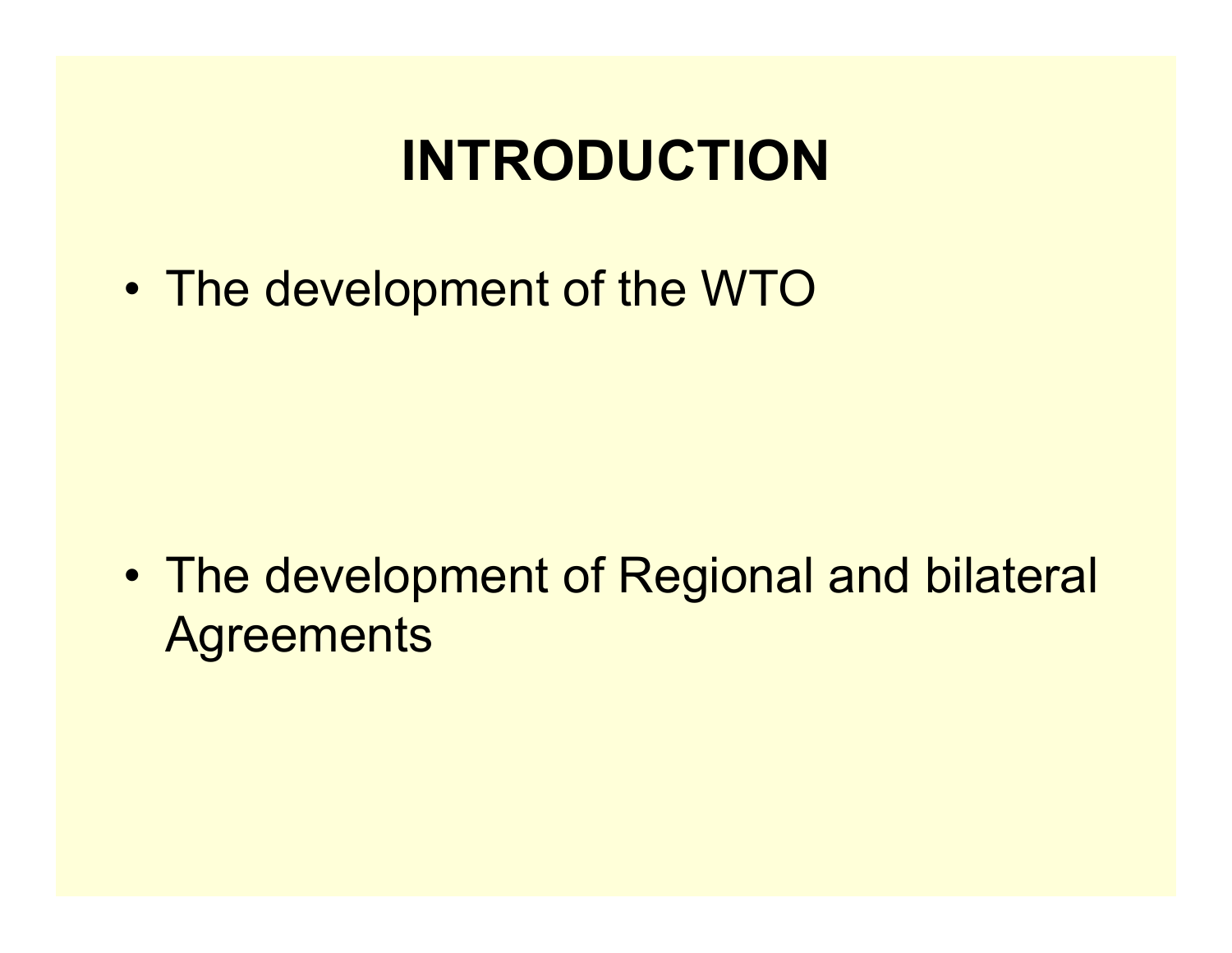#### **Evolution of Regional Trade Agreements in the world 1948-2002 Number of RTAs (source website of the WTO)**

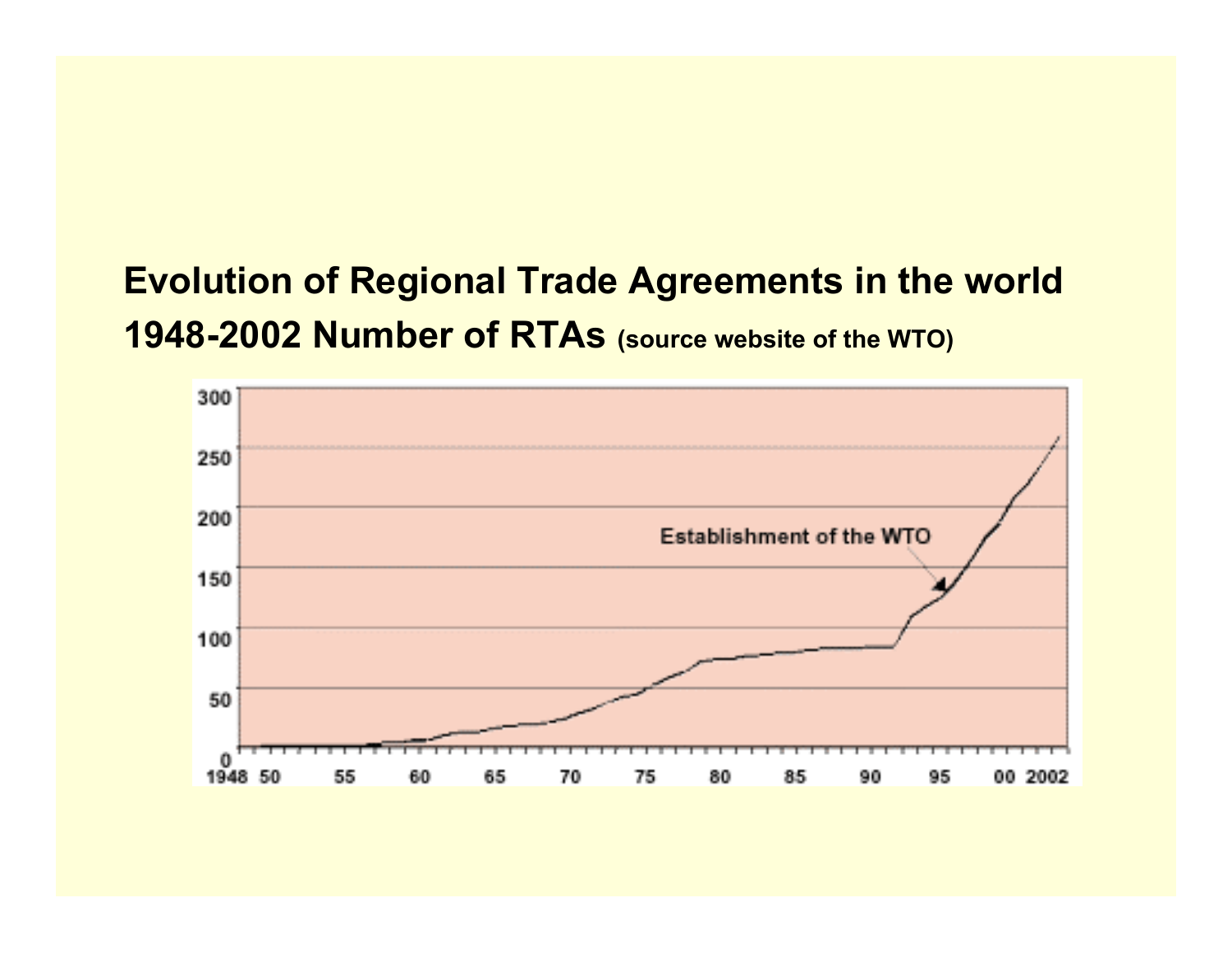

#### Source: **WT/REG/W/41- October 2000**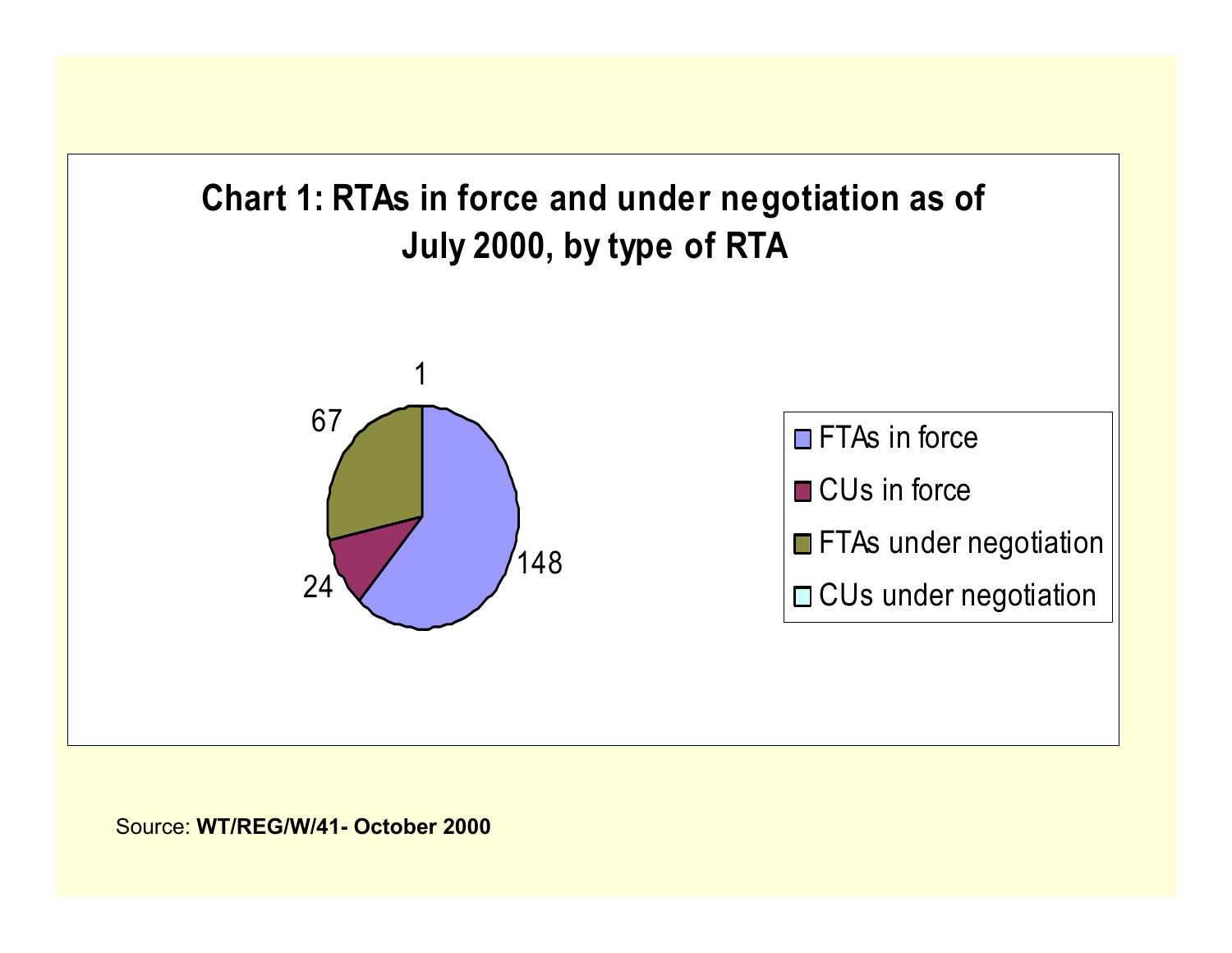Map/Carte/Mapa: 16 2005



Source: **WT/REG/W/41- October 2000**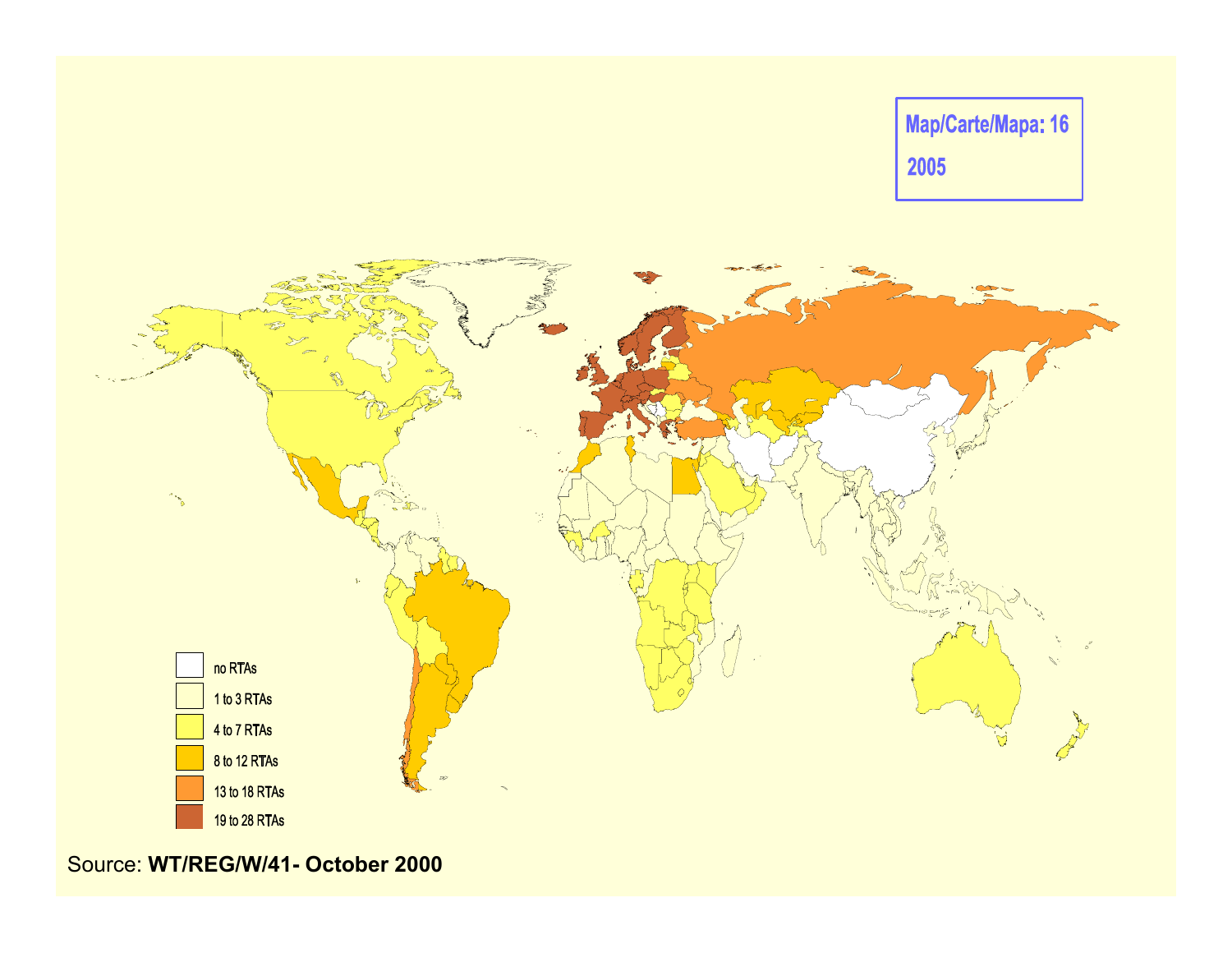#### **REASONS FOR THIS DEVELOPMENT**

- •The increase of WTO members
- The Multilateral Trade Negotiation
- The Dispute Settlement Body
- The increase of topics
- The weakness of Article XXIV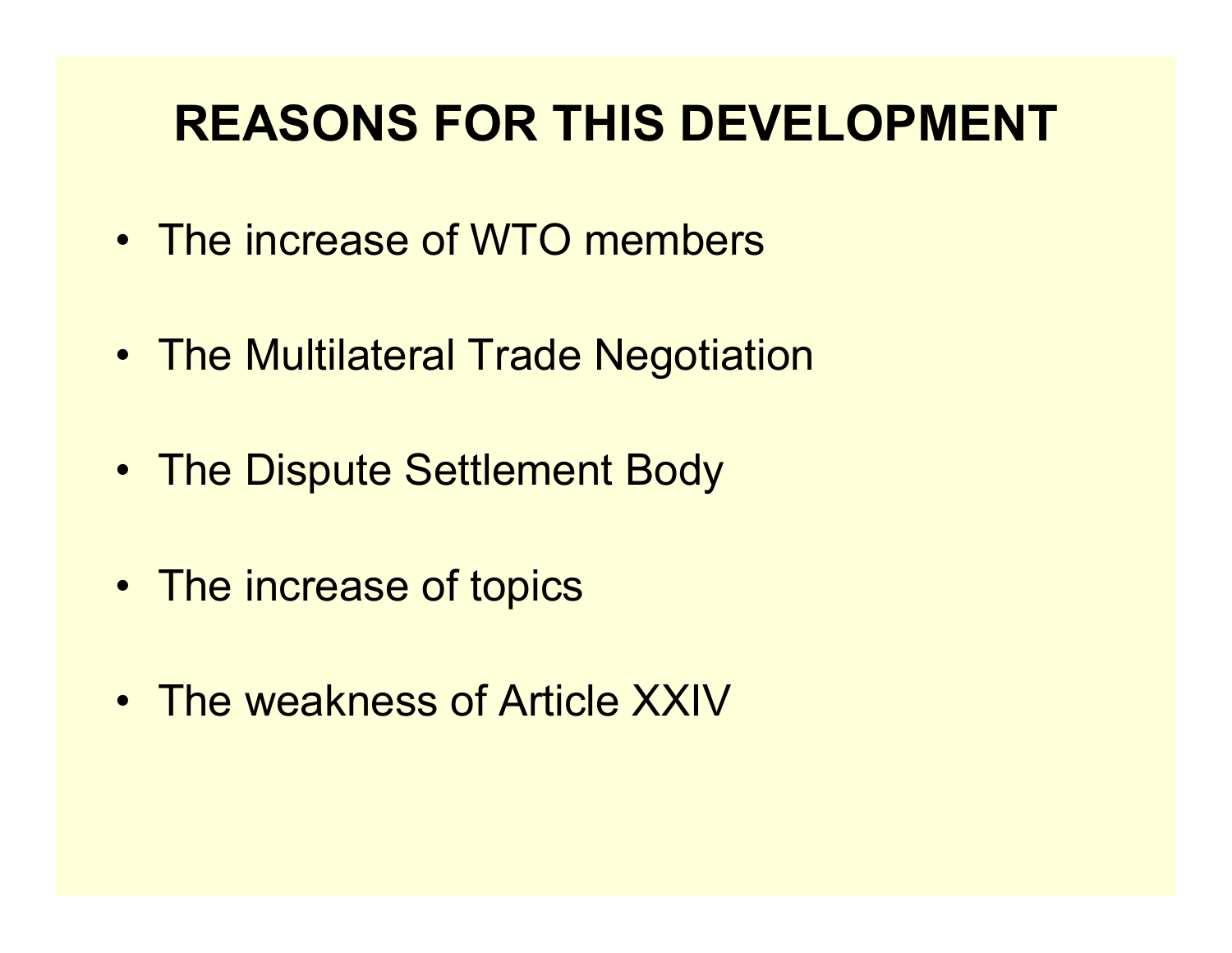### **CONSEQUENCES**

- **Positive aspects**
- RTAs force others to the multilateral negotiation table
- -RTAs limit the number of players
- -RTAs can lead to open global trade
- RTAs…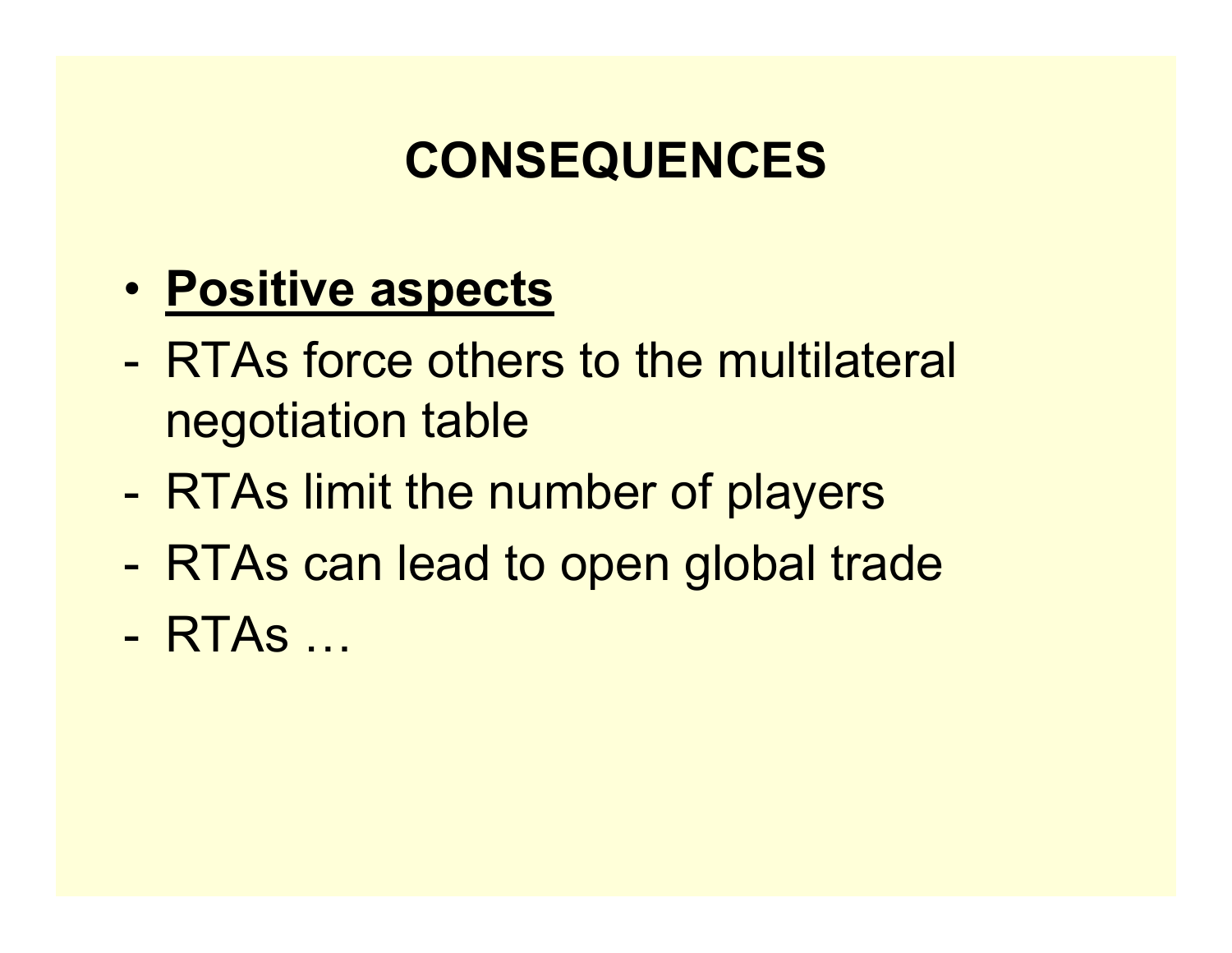#### **CONSEQUENCES**

• **Negative aspects**

- -RTAs lead to the end of multilateralism
- -- RTAs are discriminating
- -- Every RTAs is different
- -RTAs are developing exponentially
- -RTAs = Spaghetti bowl phenomenon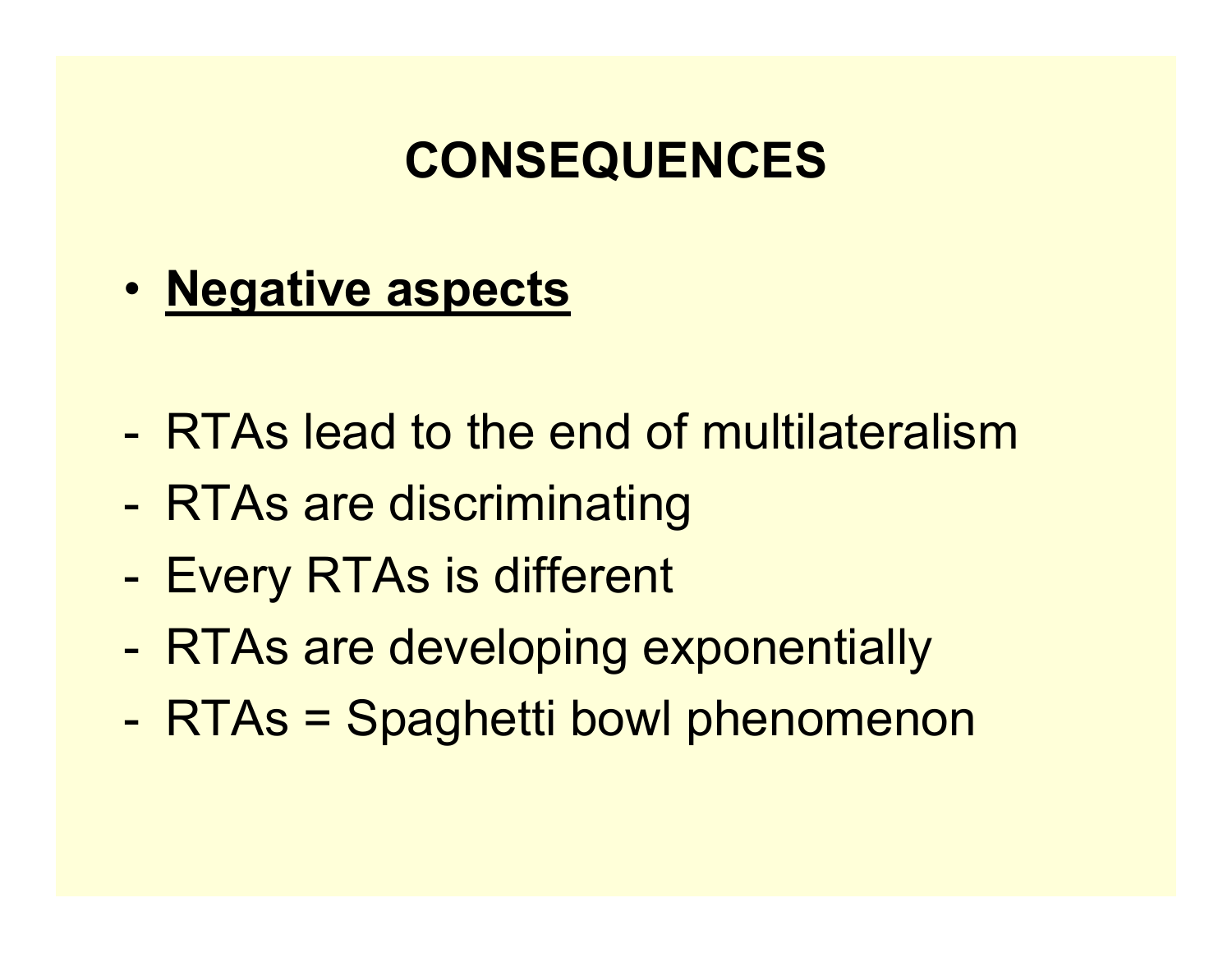

#### Map 1: Cross Regional RTAs recently concluded or under negotiation (2003)

RTAs recently concluded (entered into force in 2001 or after)

**RTAs under negotiation & signed** 

Source: Presentation done by the Trade Policies Review Division (WTO)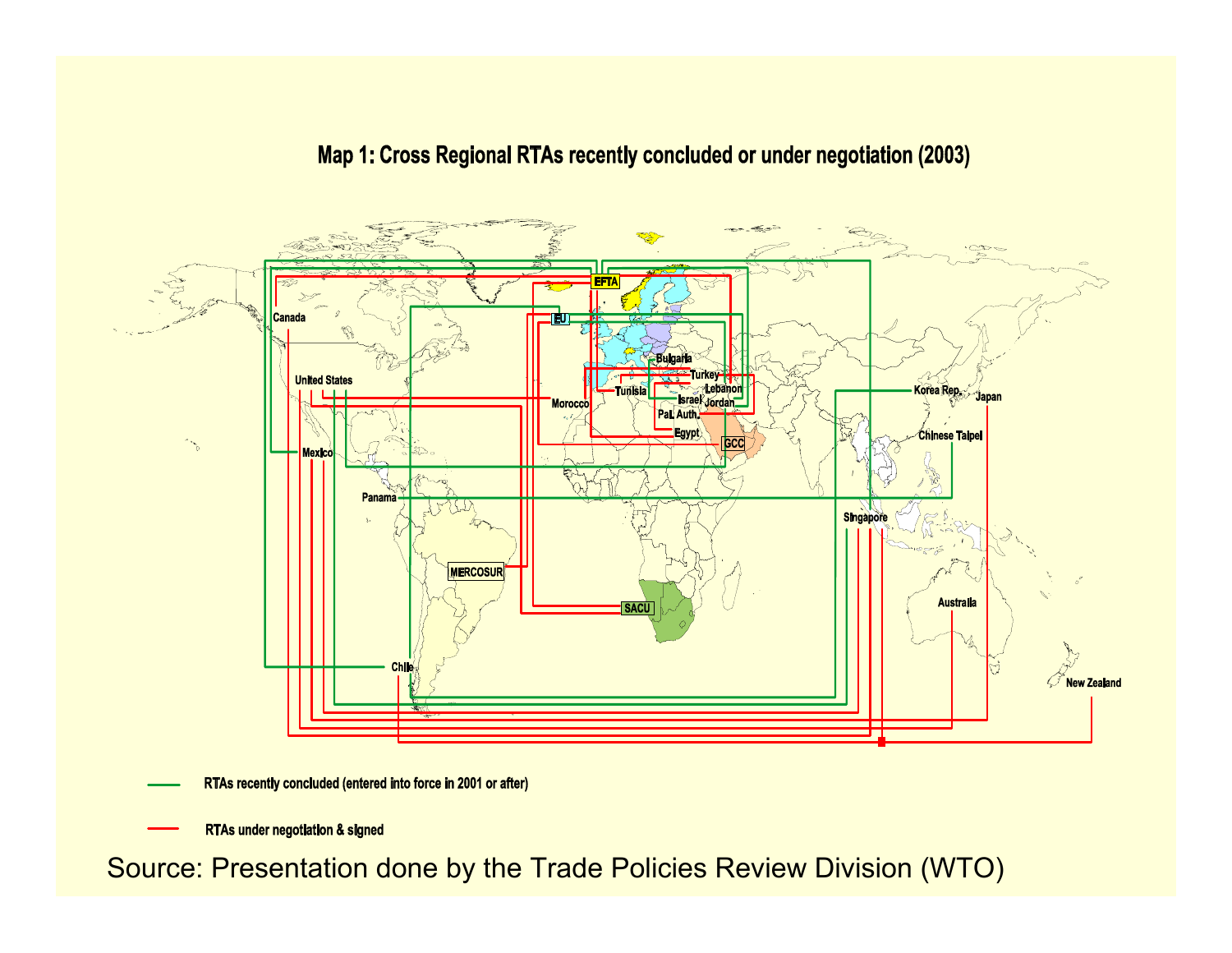#### SOLUTIONS

•More bilateral / Regional developments

- More WTO
- -- Structural changes
- -- Transparency